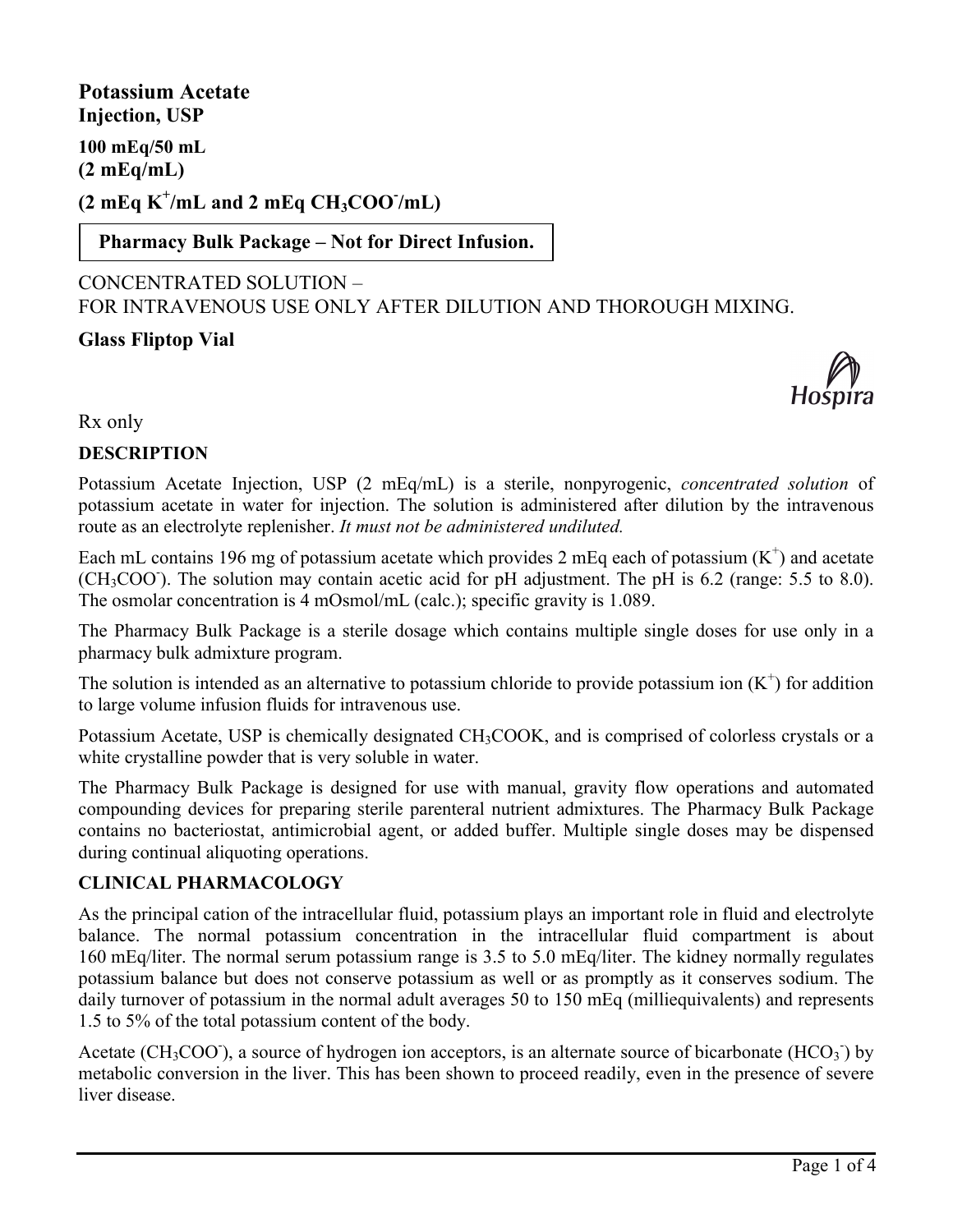## **INDICATIONS AND USAGE**

Potassium Acetate Injection, USP (2 mEq/mL) is indicated as a source of potassium, for the addition to large volume intravenous fluids, to prevent or correct hypokalemia in patients with restricted or no oral intake. It is also useful as an additive for preparing specific intravenous fluid formulas when the needs of the patient cannot be met by standard electrolyte or nutrient solutions.

### **CONTRAINDICATIONS**

Potassium administration is contraindicated in patients with severe renal insufficiency or adrenal insufficiency and in diseases where high potassium levels may be encountered.

#### **WARNINGS**

Potassium Acetate Injection, USP (2 mEq/mL) must be diluted before use.

To avoid potassium intoxication, infuse potassium-containing solutions slowly. Potassium replacement therapy should be monitored whenever possible by continuous or serial electrocardiography (ECG). Serum potassium levels are not necessarily dependable indicators of tissue potassium levels.

Solutions which contain potassium ions should be used with great care, if at all, in patients with hyperkalemia, severe renal failure and in conditions in which potassium retention is present.

In patients with diminished renal function, administration of solutions containing potassium ions may result in potassium retention.

Solutions containing acetate ions should be used with great care in patients with metabolic or respiratory alkalosis. Acetate should be administered with great care in those conditions in which there is an increased level or an impaired utilization of this ion, such as severe hepatic insufficiency.

WARNING: This product contains aluminum that may be toxic. Aluminum may reach toxic levels with prolonged parenteral administration if kidney function is impaired. Premature neonates are particularly at risk because their kidneys are immature, and they require large amounts of calcium and phosphate solutions, which contain aluminum.

Research indicates that patients with impaired kidney function, including premature neonates, who receive parenteral levels of aluminum at greater than 4 to 5 mcg/kg/day accumulate aluminum at levels associated with central nervous system and bone toxicity. Tissue loading may occur at even lower rates of administration.

### **PRECAUTIONS**

Do not administer unless solution is clear and seal is intact. Discard unused portion.

Potassium replacement therapy should be guided primarily by ECG monitoring and secondarily by the serum potassium level.

High plasma concentrations of potassium may cause death by cardiac depression, arrhythmias or arrest.

Use with caution in the presence of cardiac disease, particularly in digitalized patients or in the presence of renal disease.

Solutions containing acetate ion should be used with caution as excess administration may result in metabolic alkalosis.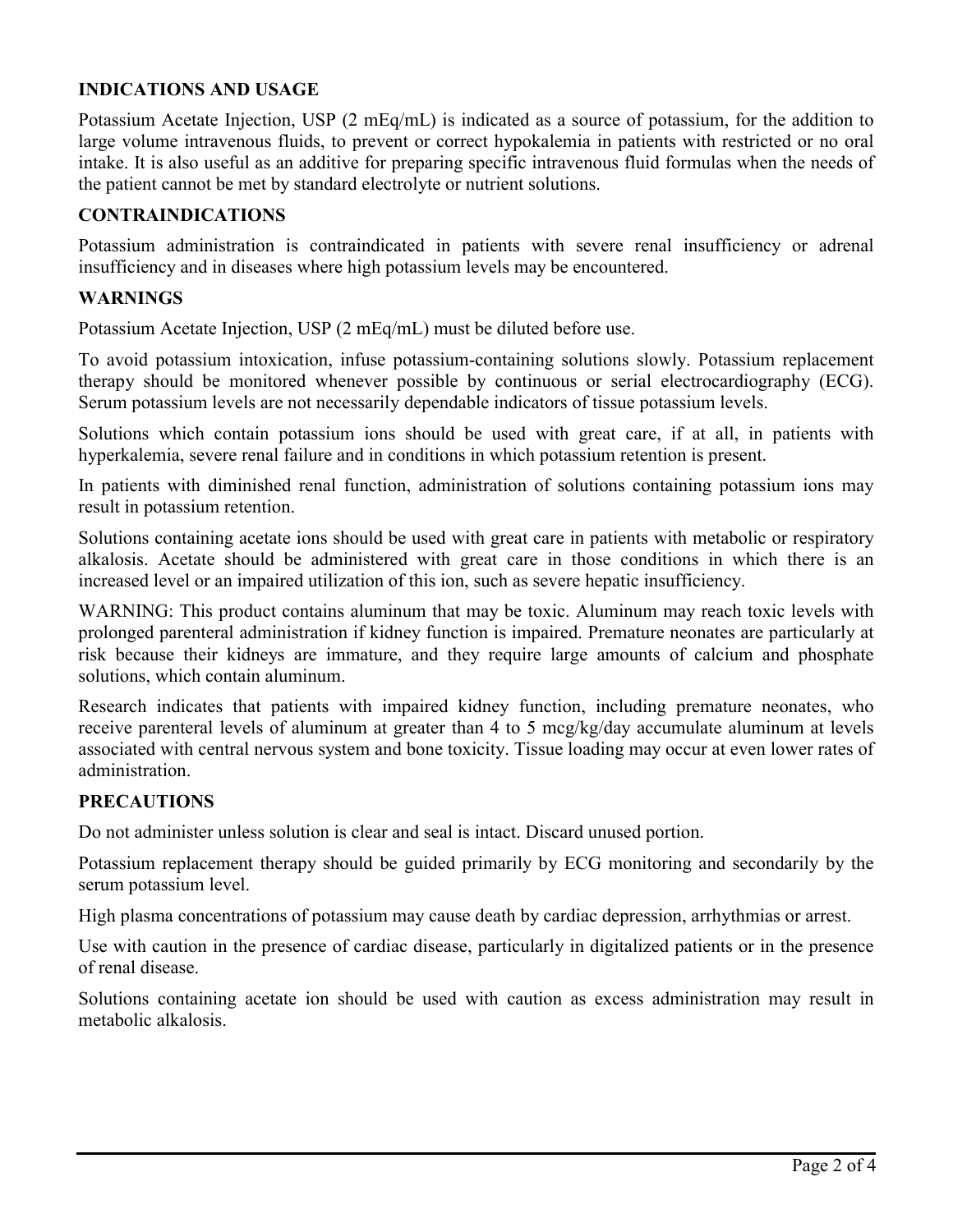## *Pregnancy*

Animal reproduction studies have not been conducted with potassium acetate. It is also not known whether potassium acetate can cause fetal harm when administered to a pregnant woman or can affect reproduction capacity. Potassium acetate should be given to a pregnant woman only if clearly needed.

**Pediatric Use:** The safety and effectiveness of potassium acetate have been established in pediatric patients.

**Geriatric Use:** An evaluation of current literature revealed no clinical experience identifying differences in response between elderly and younger patients. In general, dose selection for an elderly patient should be cautious, usually starting at the low end of the dosing range, reflecting the greater frequency of decreased hepatic, renal, or cardiac function, and of concomitant disease or other drug therapy.

Potassium ions are known to be substantially excreted by the kidney, and the risk of toxic reactions may be greater in patients with impaired renal function. Because elderly patients are more likely to have decreased renal function, care should be taken in dose selection, and it may be useful to monitor renal function.

### **ADVERSE REACTIONS**

Adverse reactions involve the possibility of potassium intoxication. The signs and symptoms of potassium intoxication include paresthesias of the extremities, flaccid paralysis, listlessness, mental confusion, weakness and heaviness of the legs, hypotension, cardiac arrhythmias, heart block, electrocardiographic abnormalities such as disappearance of P waves, spreading and slurring of the QRS complex with development of a biphasic curve and cardiac arrest. (See **WARNINGS** and **PRECAUTIONS**.)

#### **OVERDOSAGE**

In the event of overdosage, discontinue infusion containing potassium acetate immediately and institute corrective therapy as indicated to reduce elevated serum potassium levels and restore acid-base balance if necessary. (See **WARNINGS**, **PRECAUTIONS**, and **ADVERSE REACTIONS**.)

### **DOSAGE AND ADMINISTRATION**

Potassium Acetate Injection, USP (2 mEq/mL) in the Pharmacy Bulk Package is designed for use with manual, gravity flow operations and automated compounding devices for preparing sterile nutrient admixtures.

Potassium Acetate Injection, USP (2 mEq/mL) is administered intravenously *only after dilution in a larger volume of fluid*. The dose and rate of administration are dependent upon the individual needs of the patient. ECG and serum potassium should be monitored as a guide to dosage. Using aseptic technique, all or part of the contents of one or more vials may be added to other intravenous fluids to provide any desired number of milliequivalents (mEq) of potassium  $(K^+)$  with an equal number of milliequivalents of acetate (CH<sub>3</sub>COO<sup>-</sup>).

Maximum infusion rate: The infusion rate should not exceed 1 mEq/kg/hr.

Normal daily requirements:

| Newborn:  | 2-6 mEq/kg/24 hr.    |
|-----------|----------------------|
| Children: | 2-3 mEq/kg/24 hr.    |
| Adult:    | $40 - 80$ mEq/24 hr. |

Intraosseous infusion can be an alternate route for drug administration when intravenous access is not readily available.